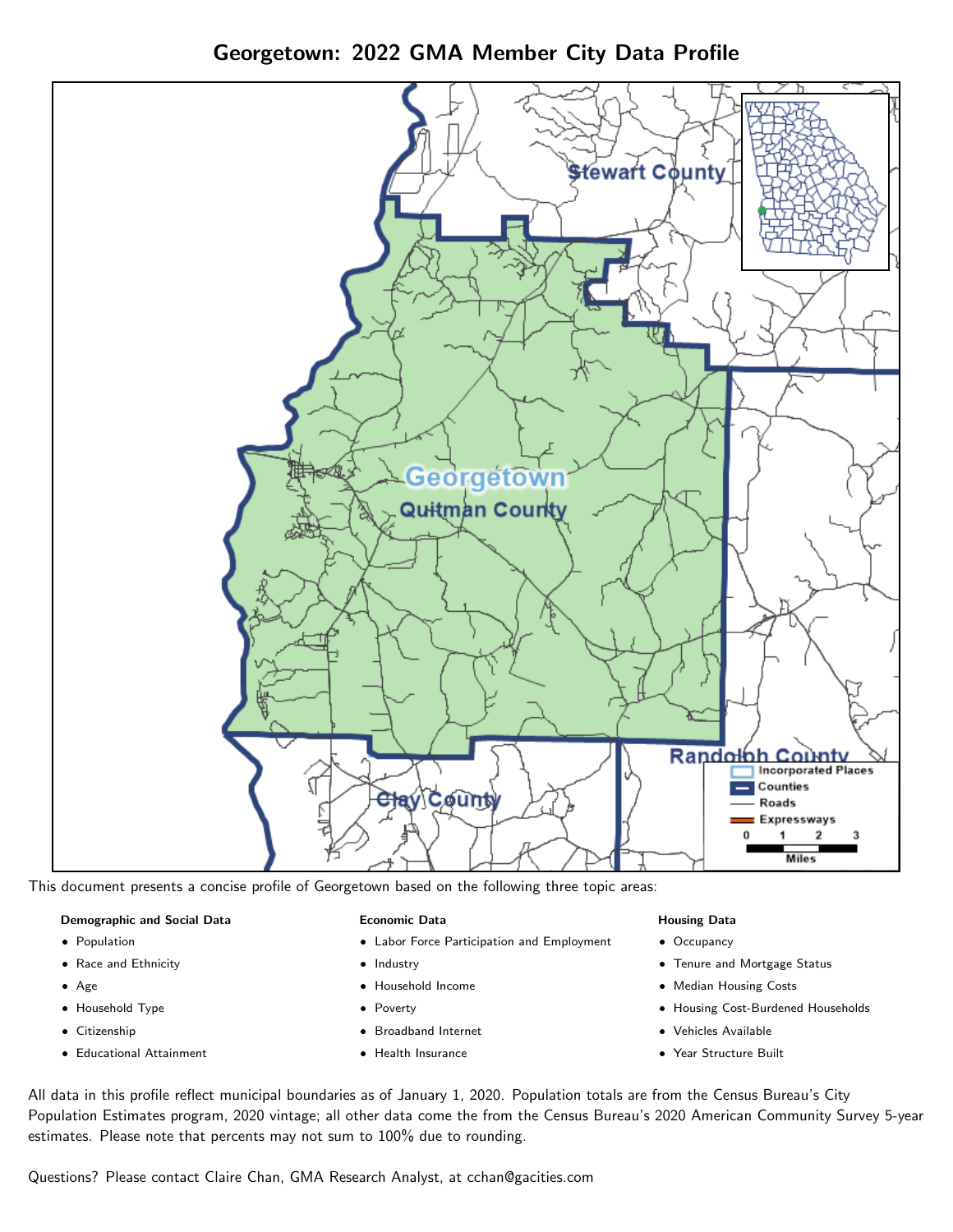# Georgetown: Demographic and Social





**Citizenship** 



Source: American Community Survey, 2020 5-year estimates, table B05002 Source: American Community Survey, 2020 5-year estimates, table B15002

## Race and Ethnicity



Source: U.S. Census Bureau, City Population Estimates, 2020 vintage Source: American Community Survey, 2020 5-year estimates, table B03002

## Household Type



Source: American Community Survey, 2020 5-year estimates, table B01001 Source: American Community Survey, 2020 5-year estimates, table B11001

### Educational Attainment



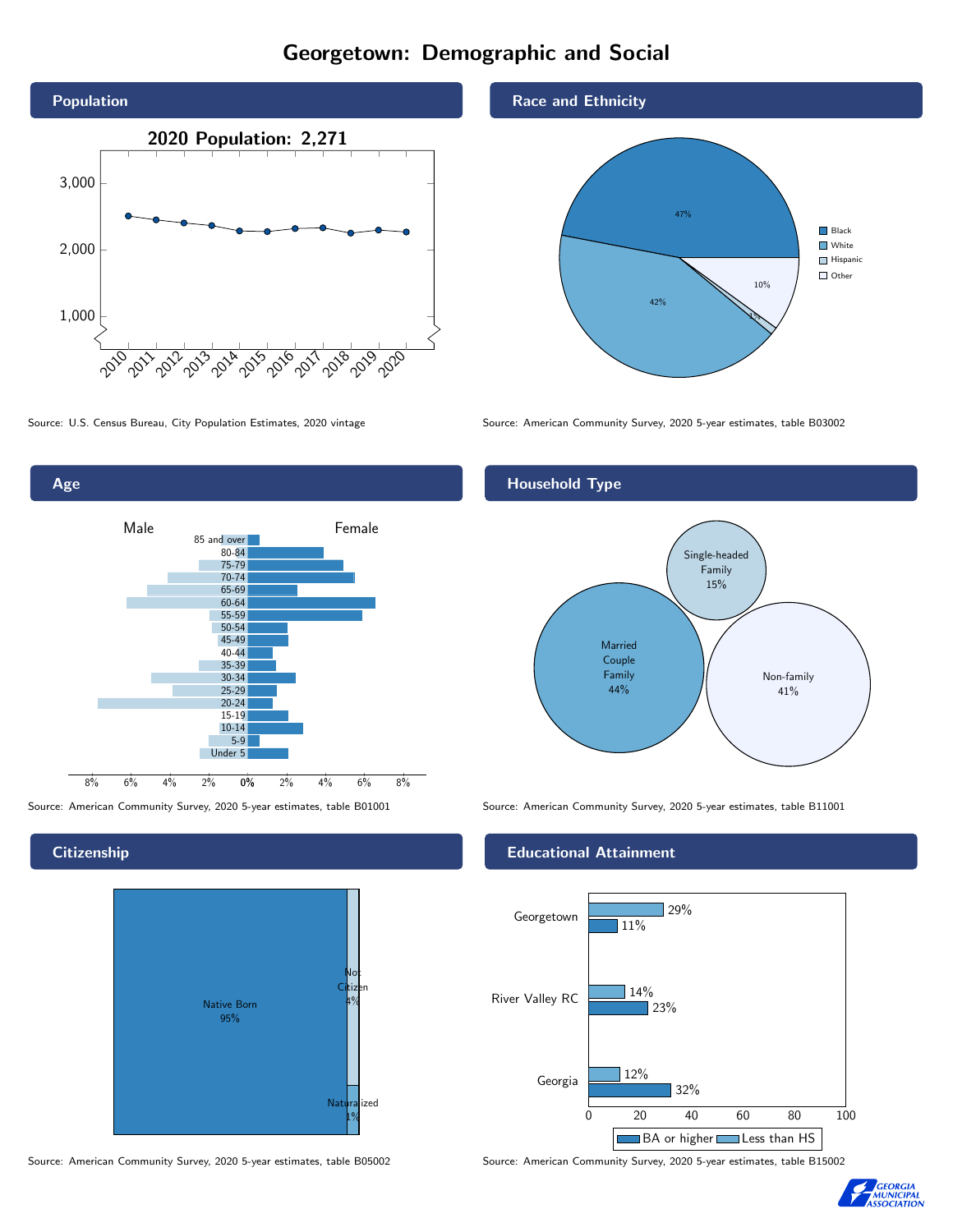# Georgetown: Economic



Source: American Community Survey, 2020 5-year estimates, table B23001 Note: Unemployment rate is based upon the civilian labor force.

# Industry

| Agriculture, forestry, fishing and hunting, and mining      | $3\%$ |
|-------------------------------------------------------------|-------|
| Construction                                                | 3%    |
| Manufacturing                                               | 20%   |
| <b>Wholesale Trade</b>                                      | $0\%$ |
| Retail Trade                                                | 18%   |
| Transportation and warehousing, and utilities               | 8%    |
| Information                                                 | $0\%$ |
| Finance and insurance, real estate, rental, leasing         | 9%    |
| Professional, scientific, mgt, administrative, waste mgt    | $2\%$ |
| Educational services, and health care and social assistance | 17%   |
| Arts, entertainment, recreation, accommodation, food        | 6%    |
| service                                                     |       |
| Other services, except public administration                | $1\%$ |
| Public administration                                       | 14%   |

Source: American Community Survey, 2020 5-year estimates, table C24030



Source: American Community Survey, 2020 5-year estimates, tables B19013 and B19025 Source: American Community Survey, 2020 5-year estimates, table B17010

Broadband Internet No 41% Yes 59% **Poverty** 



### Health Insurance



Source: American Community Survey, 2020 5-year estimates, table B28002 Source: American Community Survey, 2020 5-year estimates, table B18135